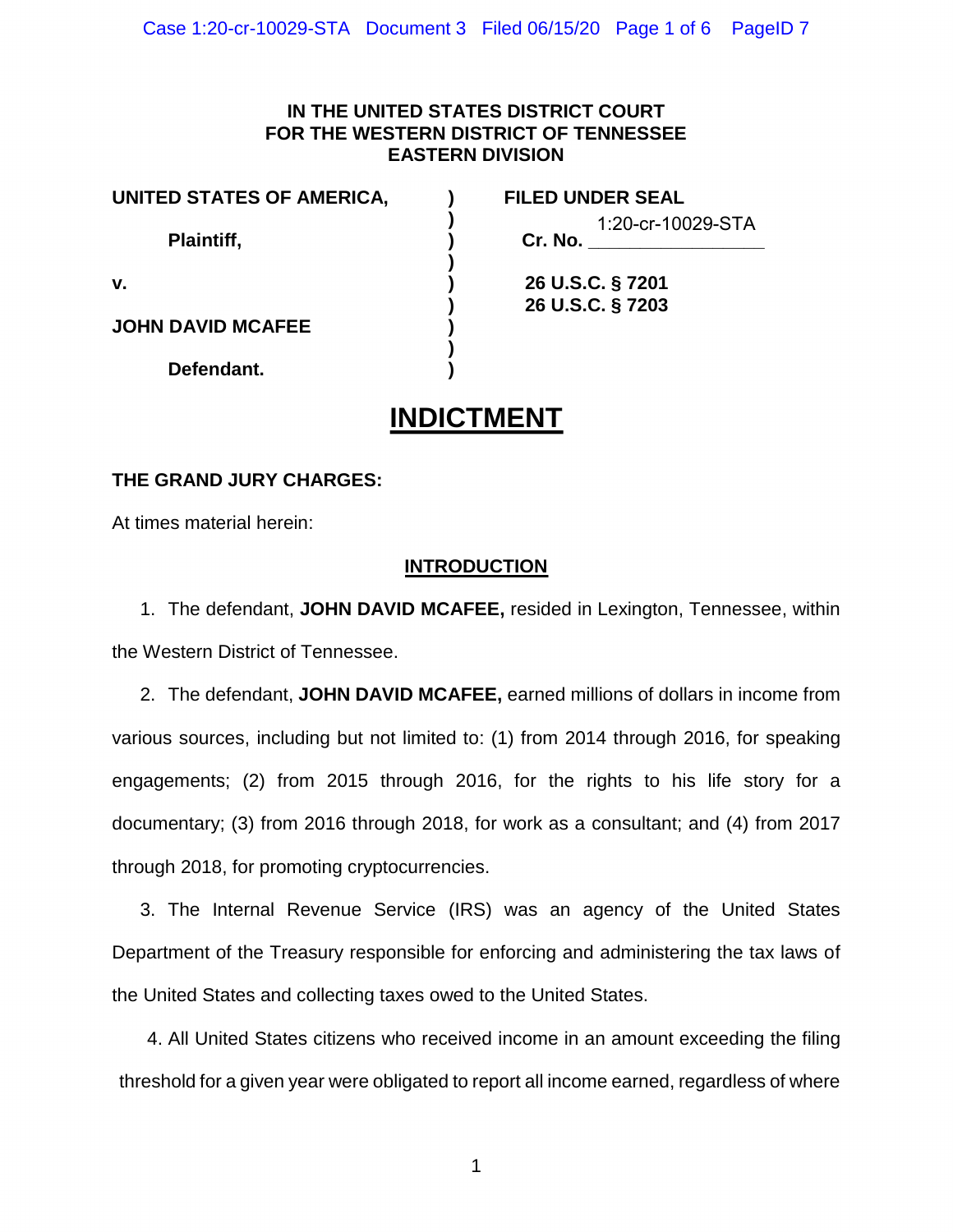they earned it, on a U.S. Individual Income Tax Return for that year, and they were required to pay taxes due on that income.

#### **COUNT 1**

 1. The factual allegations contained in Paragraphs 1 through 4 of the Introduction Section of this Indictment are realleged and incorporated herein as if copied verbatim.

 2. During the calendar year 2014, the defendant, **JOHN DAVID MCAFEE**, received taxable income, upon which there was a tax due and owing to the United States of America.

 3. Knowing the foregoing facts and failing to make an income tax return on or before April 15, 2015, as required by law, to any proper officer of the IRS, and failing to pay the income tax due and owing to the IRS, the defendant,

#### **-------------------------------------------JOHN DAVID MCAFEE-----------------------------------------**

 from on or about January 1, 2014, through on or about April 15, 2015, in the Western District of Tennessee and elsewhere, willfully attempted to evade and defeat income tax due and owing by him to the United States of America, for the calendar year 2014, by committing the following affirmative acts, among others: (a) directing the payment of his income to a bank account in the name of a nominee; and (b) purchasing real property and titling, and causing the titling of, that property in the name of a nominee.

In violation of Title 26, United States Code, Section 7201.

#### **COUNT 2**

 1. The factual allegations contained in Paragraphs 1 through 4 of the Introduction Section of this Indictment are realleged and incorporated herein as if copied verbatim.

 2. During the calendar year 2015 the defendant, **JOHN DAVID MCAFEE**, received taxable income, upon which there was a tax due and owing to the United States of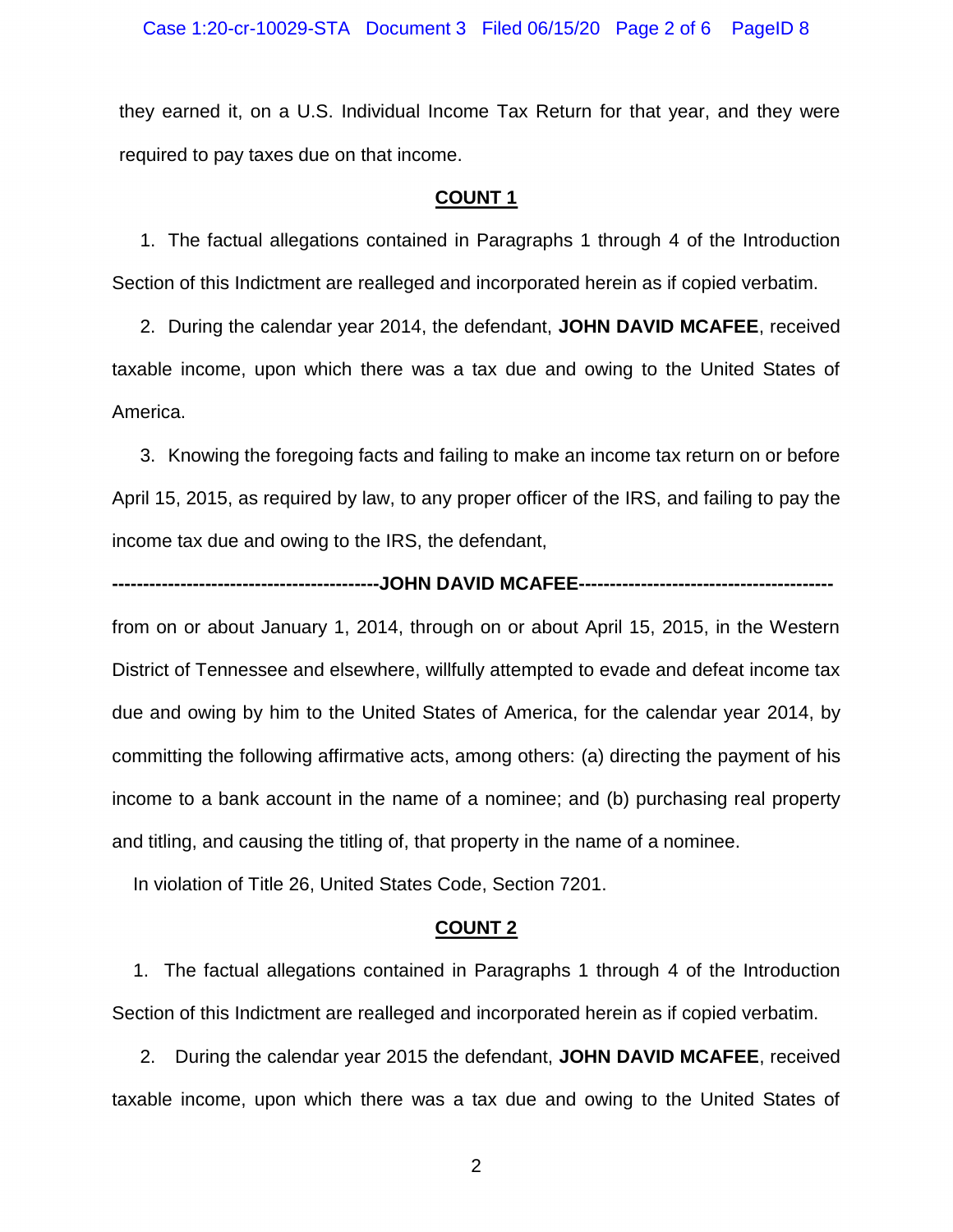America.

 3. Knowing the foregoing facts and failing to make an income tax return on or before April 18, 2016, as required by law, to any proper officer of the IRS, and failing to pay the income tax due and owing to the IRS, the defendant,

**-------------------------------------------JOHN DAVID MCAFEE-----------------------------------------**

 from on or about January 1, 2015, through on or about April 18, 2016, in the Western District of Tennessee and elsewhere, willfully attempted to evade and defeat income tax due and owing by him to the United States of America, for the calendar year 2015, by committing the following affirmative acts, among others: directing the payment of his income to a bank account in the name of a nominee.

In violation of Title 26, United States Code, Section 7201.

#### **COUNT 3**

 1. The factual allegations contained in Paragraphs 1 through 4 of the Introduction Section of this Indictment are realleged and incorporated herein as if copied verbatim.

 2. During the calendar year 2016 the defendant, **JOHN DAVID MCAFEE**, received taxable income, upon which there was a tax due and owing to the United States of America.

 3. Knowing the foregoing facts and failing to make an income tax return on or before April 18, 2017, as required by law, to any proper officer of the IRS, and failing to pay the income tax due and owing to the IRS, the defendant,

 from on or about January 1, 2016, through on or about April 18, 2017, in the Western District of Tennessee and elsewhere, willfully attempted to evade and defeat income tax due and owing by him to the United States of America, for the calendar year 2016, by

**-------------------------------------------JOHN DAVID MCAFEE-----------------------------------------**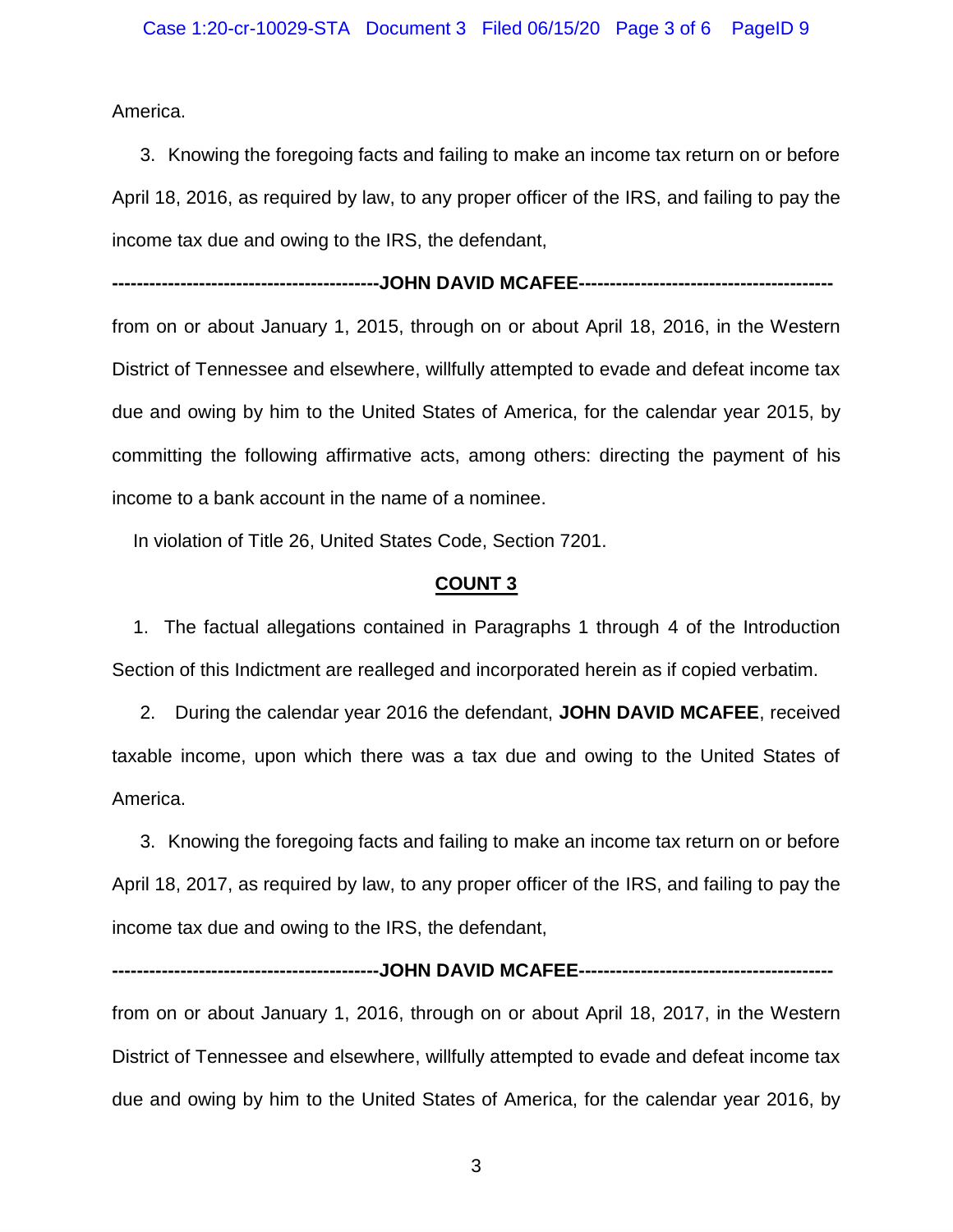committing the following affirmative acts, among others: (a) directing the payment of his income to bank accounts in the name of a nominee; and (b) purchasing real property and titling, and causing the titling of, that property in the name of a nominee.

In violation of Title 26, United States Code, Section 7201.

#### **COUNT 4**

 1. The factual allegations contained in Paragraphs 1 through 4 of the Introduction Section of this Indictment are realleged and incorporated herein as if copied verbatim.

 2. During the calendar year 2017 the defendant, **JOHN DAVID MCAFEE**, received taxable income, upon which there was a tax due and owing to the United States of America.

 3. Knowing the foregoing facts and failing to make an income tax return on or before April 17, 2018, as required by law, to any proper officer of the IRS, and failing to pay the income tax due and owing to the IRS, the defendant,

**-------------------------------------------JOHN DAVID MCAFEE-----------------------------------------**

 from on or about January 1, 2017, through on or about April 17, 2018, in the Western District of Tennessee and elsewhere, willfully attempted to evade and defeat income tax due and owing by him to the United States of America, for the calendar year 2017, by committing the following affirmative acts, among others: (a) dealing extensively in nominee; and (c) purchasing a vehicle and titling, and causing the titling of, that vehicle cryptocurrency; (b) routing his income through cryptocurrency accounts in the name of a in the name of a nominee .

In violation of Title 26, United States Code, Section 7201.

#### **COUNT 5**

1. The factual allegations contained in Paragraphs 1 through 4 of the Introduction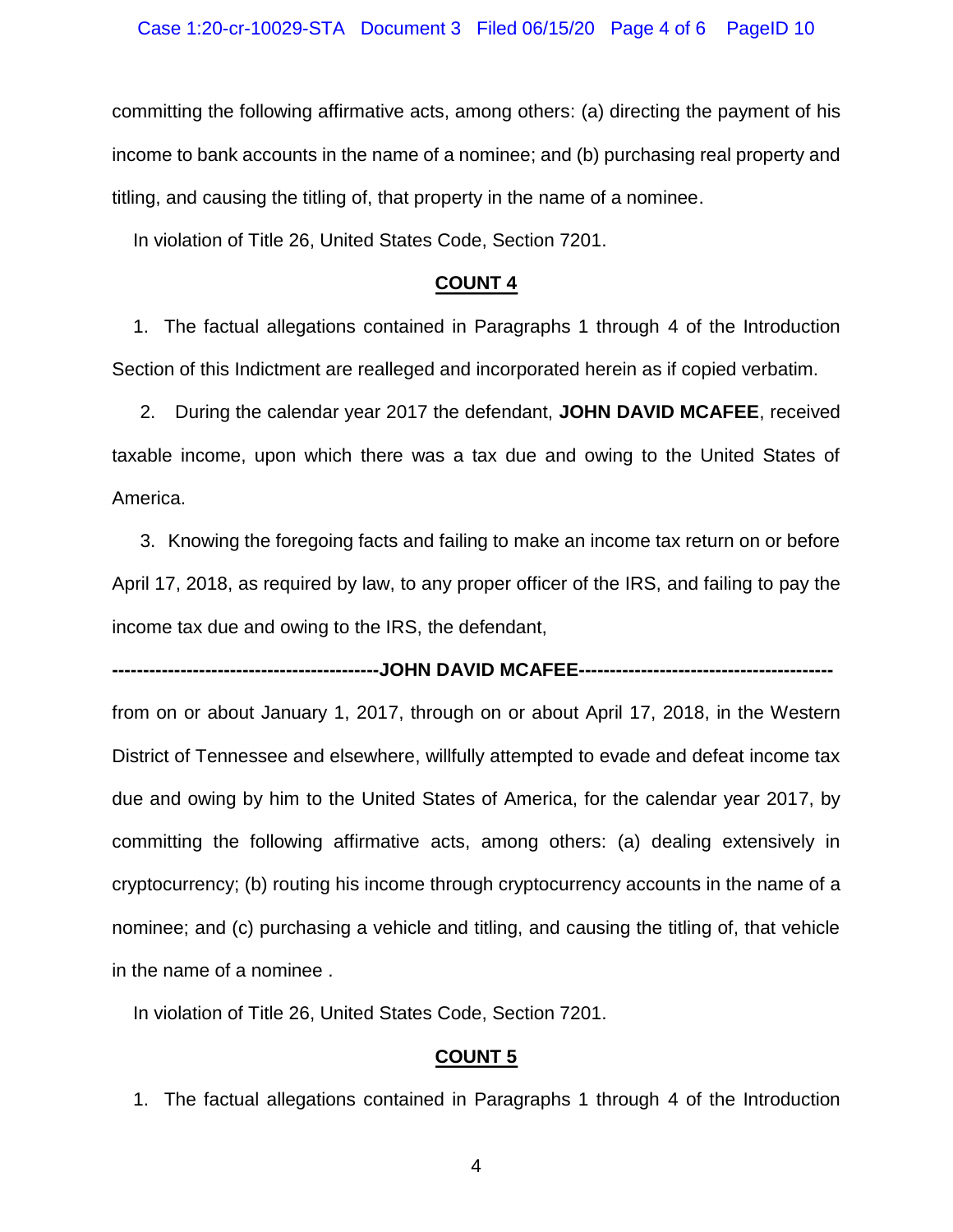Section of this Indictment are realleged and incorporated herein as if copied verbatim.

 2. During the calendar year 2018 the defendant, **JOHN DAVID MCAFEE**, received taxable income, upon which there was a tax due and owing to the United States of America.

 3. Knowing the foregoing facts and failing to make an income tax return on or before April 15, 2019, as required by law, to any proper officer of the IRS, and failing to pay the income tax due and owing to the IRS, the defendant,

**-------------------------------------------JOHN DAVID MCAFEE-----------------------------------------**

 from on or about January 1, 2018, through on or about April 15, 2019, in the Western District of Tennessee and elsewhere, willfully attempted to evade and defeat income tax due and owing by him to the United States of America, for the calendar year 2018, by committing the following affirmative acts, among others: (a) dealing extensively in nominee; (c) purchasing a yacht and causing it to be registered in the name of a nominee; cryptocurrency; (b) routing his income through cryptocurrency accounts in the name of a and (d) purchasing real property and titling, and causing the titling of, that property in the name of a nominee .

In violation of Title 26, United States Code, Section 7201.

#### **COUNTS 6-10**

 1. The factual allegations contained in Paragraphs 1 through 4 of the Introduction Section of this Indictment are realleged and incorporated herein as if copied verbatim.

2. For the years set forth in the table below, in the Western District of Tennessee and elsewhere, the defendant,

 had and received gross income in excess of the minimum gross income threshold as **-------------------------------------------JOHN DAVID MCAFEE-----------------------------------------**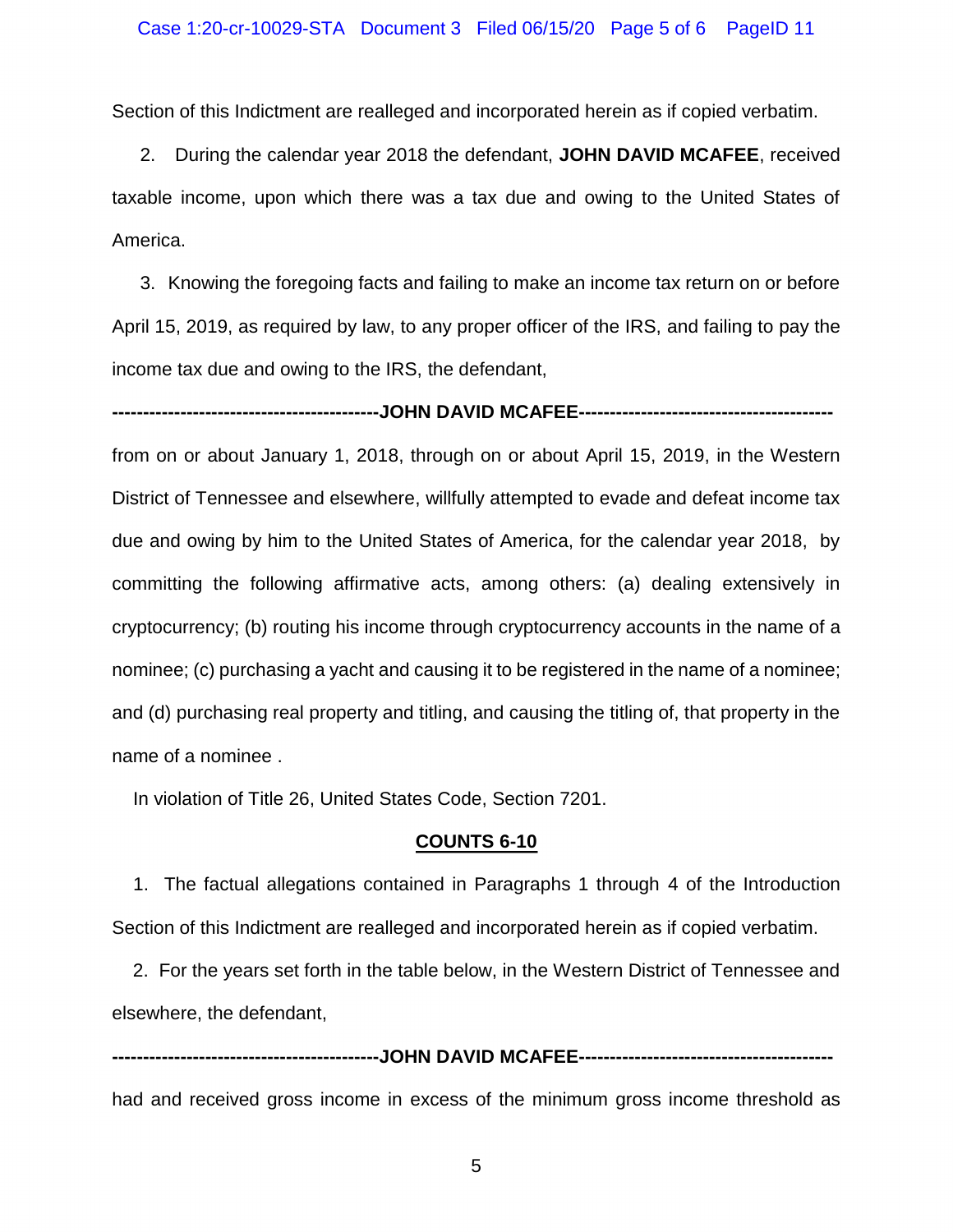stated below. Well knowing and believing all the foregoing, he did willfully fail, on or about the dates set forth below, to make an income tax return to any proper officer of the IRS, with each year constituting a separate count of the Indictment:

| Count | <b>Tax Year</b> | Date of Offense | <b>Minimum Gross Income</b><br>for Filing Requirement |
|-------|-----------------|-----------------|-------------------------------------------------------|
| 6     | 2014            | April 15, 2015  | \$22,700                                              |
|       | 2015            | April 18, 2016  | \$23,100                                              |
| 8     | 2016            | April 18, 2017  | \$23,200                                              |
| 9     | 2017            | April 17, 2018  | \$23,300                                              |
| 10    | 2018            | April 15, 2019  | \$26,600                                              |

All in violation of Title 26, United States Code, Section 7203.

J.

A TRUE BILL:

**FOREPERSON** 

**DATE** 

D. MICHAEL DUNAVANT UNITED STATES ATTORNEY

VICTOR L. IVY ASSISTANT UNITED STATES ATTORNEY